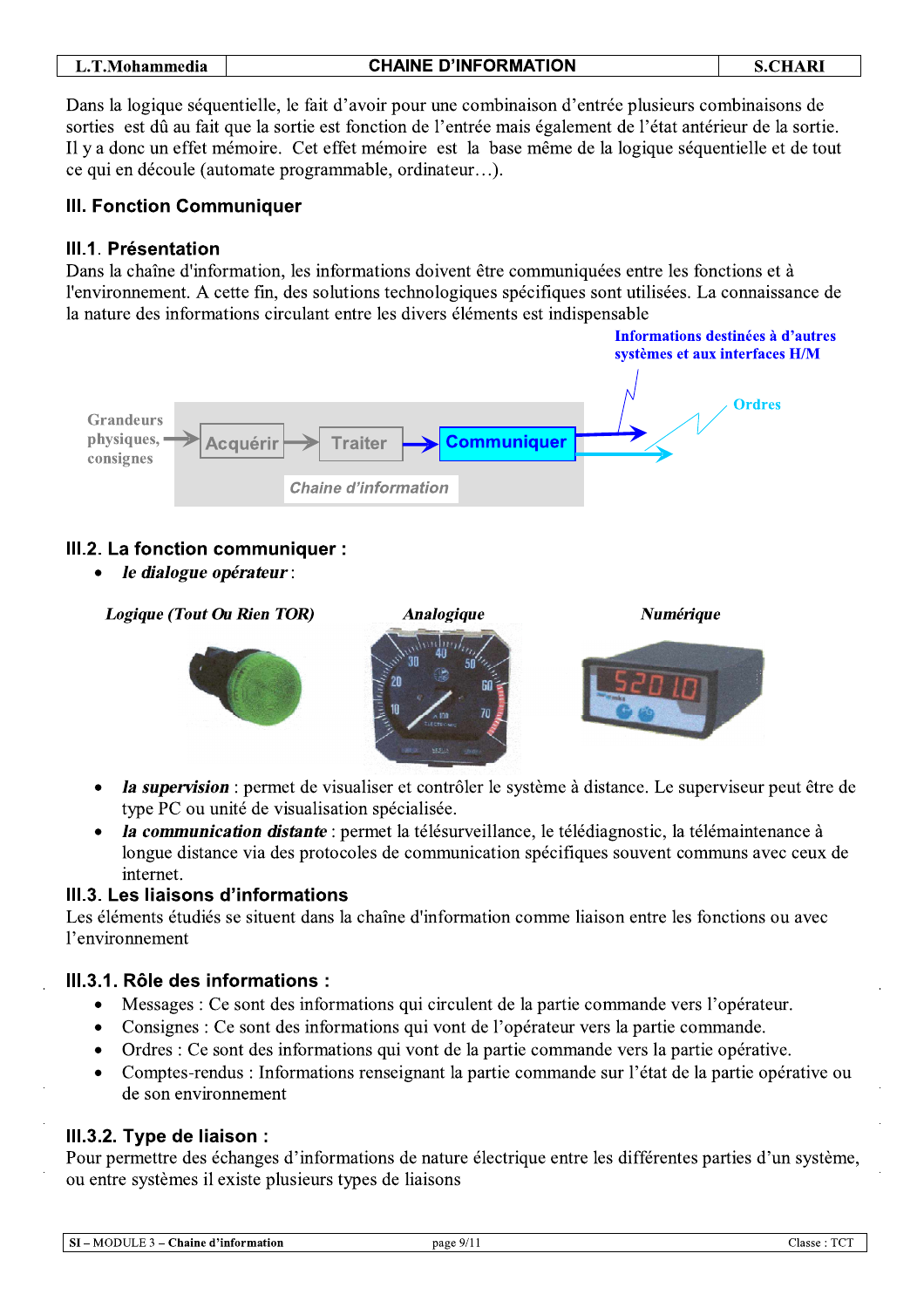#### L.T.Mohammedia

### III.3.3.1. Liaison filaire simple :

Il s'agit d'un simple câble comprenant un, deux ou trois fils principalement utilisé pour transmettre un ordre ou un compte rendu de type TOR. C'est le type de liaison le plus simple pour transmettre des informations.

### III.3.2.2. Liaison parallèle :

Elle est réalisée par un câble comportant un grand nombre de fils. Les bits qui constituent les mots de l'information sont transmis par paquet en fonction du nombre de fils (généralement 8). Le temps de transmission est relativement court mais les distances doivent être faibles, quelques mètres et dans une ambiance non perturbée. C'est le type de liaison utilisé pour les imprimantes.



Port parallèle DB 25 (femelle)

# III.3.2.3. Liaison série

| <b>RS232</b>                                                                                                                                                                                                                                                                                                                  | <b>USB</b> (Universal Sérial Bus)                                                                                                                                                                                                                                                           | <b>IDE</b><br><b>(Intergrated Drive Electronics)</b>                                                                                                                                         | <b>Serial ATA</b>                                                                                                                                                                                                                                     |
|-------------------------------------------------------------------------------------------------------------------------------------------------------------------------------------------------------------------------------------------------------------------------------------------------------------------------------|---------------------------------------------------------------------------------------------------------------------------------------------------------------------------------------------------------------------------------------------------------------------------------------------|----------------------------------------------------------------------------------------------------------------------------------------------------------------------------------------------|-------------------------------------------------------------------------------------------------------------------------------------------------------------------------------------------------------------------------------------------------------|
| Les données numériques<br>sont sous forme de mot<br>constitué de bits qui sont<br>transmis les<br>uns après les autres (en<br>série) sur un seul fil de<br>liaison. Les autres fils du<br>câble de liaison portent<br>les signaux de contrôle et<br>de synchronisation. Le<br>temps de transmission est<br>relativement long. | Deux des quatre fils du<br>câble servent à fournir du<br>courant électrique, les<br>deux autres véhiculent<br>des données et des<br>commandes. La<br>connexion peut se faire<br>même lorsque la machine<br>est sous tension. Cette<br>liaison sert<br>essentiellement à la<br>connexion des | C'est une liaison interne à<br>l'ordinateur entre la carte<br>mère et les différents<br>accessoires installés<br>(disque dur, lecteur de<br>disquettes, lecteur/graveur<br>de cdrom ou dvd). | Le standard Serial ATA est<br>basé sur une communication<br>en série. Une voie de<br>données est utilisée pour<br>transmettre les données et<br>une autre voie sert à la<br>transmission d'accusés de<br>réception. Elle remplace les<br>liaisons IDE |
|                                                                                                                                                                                                                                                                                                                               | périphériques externes<br>sur un ordinateur                                                                                                                                                                                                                                                 |                                                                                                                                                                                              |                                                                                                                                                                                                                                                       |
| Ports série (male) au format DB 9                                                                                                                                                                                                                                                                                             | Ports USB A femelle                                                                                                                                                                                                                                                                         |                                                                                                                                                                                              |                                                                                                                                                                                                                                                       |